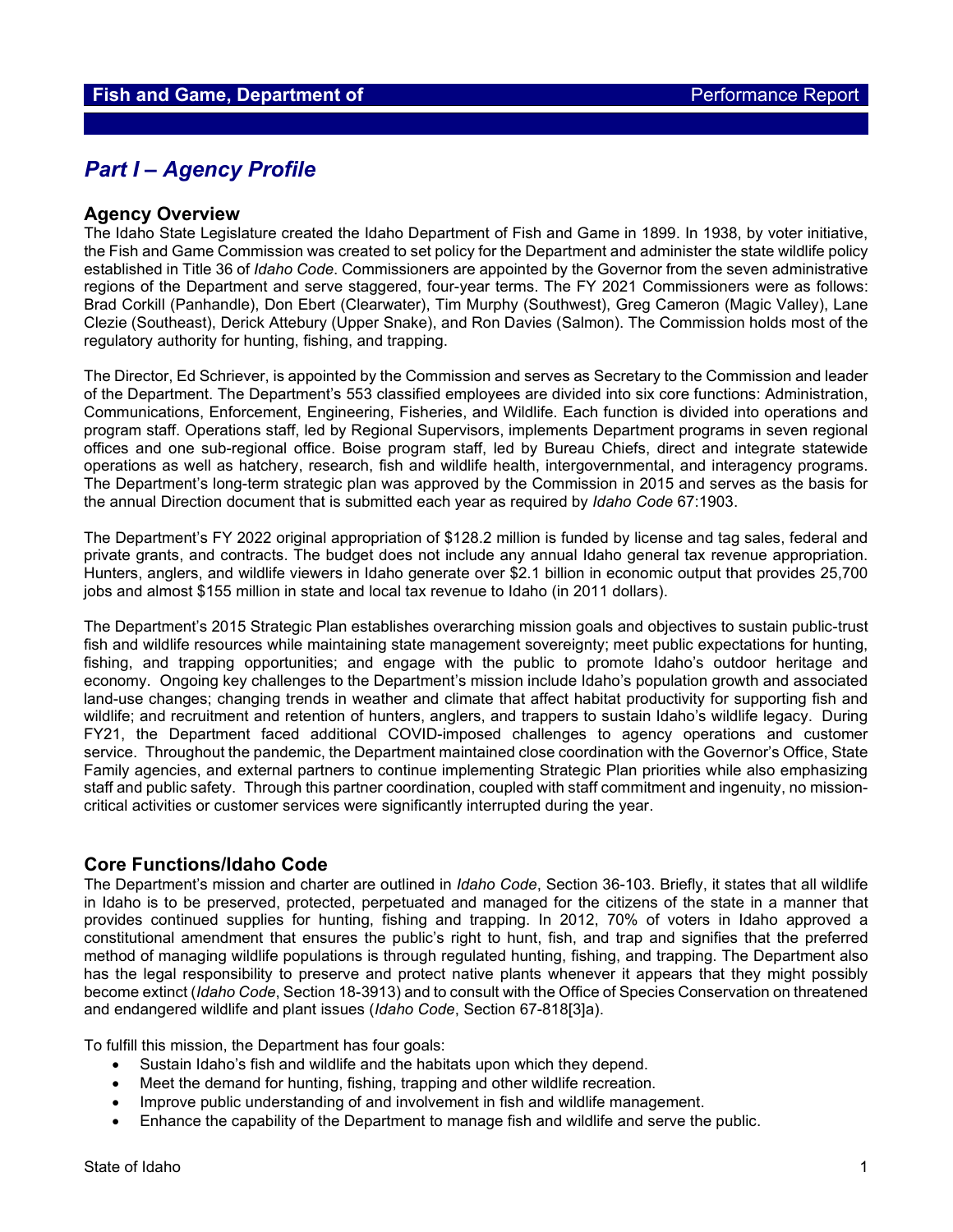The Department achieves its goals through its core functions:

- **Administration** Provide fiscal services, information systems, internal controls, human resources, policy, and direction.
- **Communications** Inform, educate, and involve people in the management of Idaho's fish and wildlife.
- **Enforcement** Enforce the law and provide public information to achieve compliance with regulations.
- **Engineering** Construct and maintain facilities in a cost-effective, efficient, and safe manner.
- **Fisheries** Inventory, monitor, and manage Idaho's fish resources.
- **Wildlife** Inventory, monitor, and manage Idaho's wildlife and plant resources.

#### **Revenue and Expenditures**

| <b>Revenue</b>                  | <b>FY 2018</b> | <b>FY 2019</b> | <b>FY 2020</b> | <b>FY 2021</b> |
|---------------------------------|----------------|----------------|----------------|----------------|
| License & Permits               | \$46,039,957   | \$48,929,267   | \$55,542,699   | \$59,837,210   |
| Dingell-Johnson                 | \$5,827,435    | \$6,015,533    | \$6,470,904    | \$6,290,761    |
| Pittman-Robertson               | \$13,322,267   | \$16,424,095   | \$17,371,150   | \$16,562,871   |
| Federal                         | \$24,308,250   | \$23,775,908   | \$28,210,163   | \$27.241.037   |
| State                           |                |                |                | \$3,395,944    |
| Private & Local                 | \$10,389,284   | \$9,443,832    | \$9,920,480    | \$6,092,597    |
| Miscellaneous                   | \$2,506,316    | \$3,689,330    | \$3,016,983    | \$5,006,348    |
| <b>Current Year Revenue</b>     | \$102,393,509  | \$108,277,965  | \$120,532,379  | \$124,426,768  |
| <b>Expenditures</b>             | <b>FY 2018</b> | <b>FY 2019</b> | <b>FY 2020</b> | <b>FY 2021</b> |
| Personnel                       | \$51,532,300   | \$52,438,000   | \$53,138,000   | \$51,706,200   |
| Operating                       | \$37,439,800   | \$41,801,600   | \$49,214,200   | \$47,159,300   |
| Capital Outlay                  | \$11,436,200   | \$10,688,500   | \$11,111,000   | \$12,462,000   |
| <b>Trustee/Benefit Payments</b> | \$1,274,500    | \$2,366,200    | \$1,542,200    | \$1,314,400    |
| Total                           | \$101,682,800  | \$107.294.300  | \$115,005,400  | \$112,641,900  |

\* Beginning in FY21, the Department updated its approach to how revenue is reported. The new classification method breaks out "State" revenues into their own category (previously included in "Private & Local") and excludes cash transfers from revenue figures.

## **Profile of Cases Managed and/or Key Services Provided**

| <b>Cases Managed and/or Key Services Provided</b>                                                                                                                                                           | <b>FY 2018</b>      | <b>FY 2019</b>         | <b>FY 2020</b>         | FY 2021                |
|-------------------------------------------------------------------------------------------------------------------------------------------------------------------------------------------------------------|---------------------|------------------------|------------------------|------------------------|
| Provide opportunity to harvest game fish and wildlife (#<br>of hunting, fishing, and combination licenses sold)                                                                                             | 588,632             | 593,782                | 651,511                | 653,889                |
| Provide harvestable surplus of deer and elk (# of deer<br>and elk harvested) <sup>a</sup>                                                                                                                   | 74,434 <sup>a</sup> | 65,761 <sup>a</sup>    | 72,434 <sup>a</sup>    | <b>NA</b> <sup>a</sup> |
| Scientifically assess the abundance and health of big<br>game populations to inform management decisions (#<br>of hours of deer and elk aerial surveys flown)                                               | 729                 | 942                    | 695                    | 244                    |
| Provide public access to private lands or through<br>private lands to public lands for hunting, fishing, and<br>trapping (# of acres provided through Access Yes! and<br>large tracts <sup>g</sup> program) | 885,514             | 1,262,6399             | 1,251,7759             | 1,240,7149             |
| Provide public access to Idaho Endowment Lands for<br>hunting, fishing, trapping and wildlife recreation (# of<br>acres provided through Idaho Endowment Lands<br>Partnership Agreement) <sup>h</sup>       | NA <sup>h</sup>     | NA <sup>h</sup>        | 2,347,012h             | 2,347,012h             |
| Provide public access to important wildlife areas for<br>hunting, fishing, trapping, and viewing (# of acres<br>managed)                                                                                    | 414,500             | 415,000                | 417,158                | 421,568                |
| Provide opportunity to hunt big game (# elk and deer<br>hunter days) <sup>a</sup>                                                                                                                           | $1,565,389$ a       | 1,534,402 <sup>a</sup> | 1,621,261 <sup>a</sup> | NAª                    |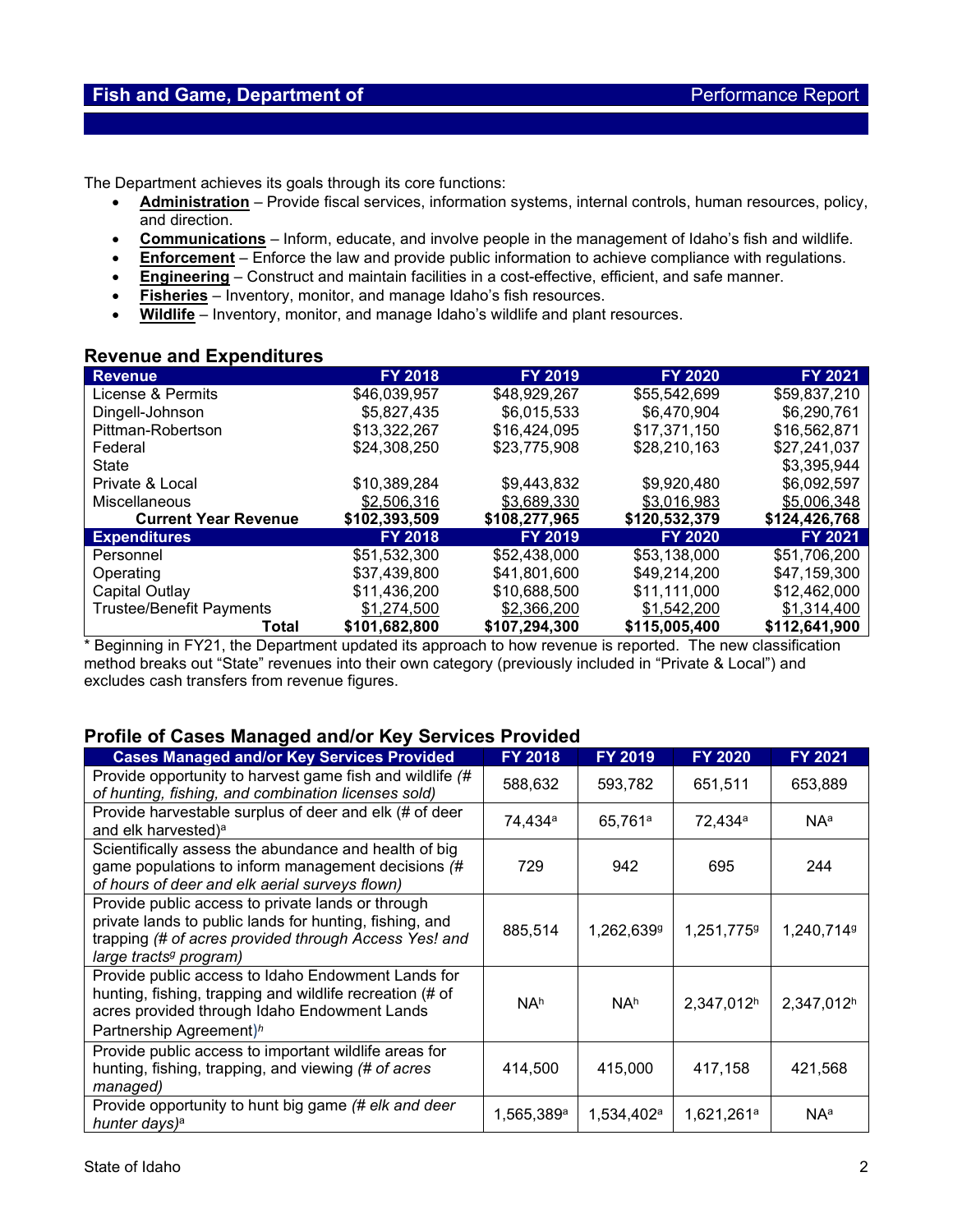| <b>Cases Managed and/or Key Services Provided</b>          | <b>FY 2018</b>         | FY 2019               | <b>FY 2020</b>      | FY 2021    |
|------------------------------------------------------------|------------------------|-----------------------|---------------------|------------|
| Alleviate wildlife damage to agriculture (minimum # of     | 972                    | 1,036                 | 1,017               | 1,020      |
| depredation complaints responded to)                       |                        |                       |                     |            |
| Compensate for wildlife damage to agriculture (#           | 64                     | 88                    | 84                  | 86         |
| depredation claims paid)                                   |                        |                       |                     |            |
| Improve opportunity to harvest game fish (# of             |                        |                       |                     |            |
| Department-operated, hatchery-raised resident and          | 30,042,476             | 29,011,041            | 29,699,863          | 28,948,207 |
| anadromous fish stocked in ponds, lakes, and streams)      |                        |                       |                     |            |
| Provide opportunity to harvest salmon and steelhead        |                        |                       |                     |            |
| without harming threatened populations (angler hours       | 1,141,000 <sup>b</sup> | 792,089f              | 495,262f            | 745,510f   |
| spent fishing for salmon and steelhead)                    |                        |                       |                     |            |
| Provide public access to fishing waters (# fishing and     | 341                    | 343                   | 346                 | 355        |
| boating access sites maintained)                           |                        |                       |                     |            |
| Scientifically assess the abundance and health of fish     |                        |                       |                     |            |
| populations to inform management decisions (#              | 685                    | 367                   | 504                 | 487        |
| surveys conducted on lakes, reservoirs, rivers, and        |                        |                       |                     |            |
| streams)                                                   |                        |                       |                     |            |
| Enforce fish and game laws (# of warnings and              | 3,752                  | 4,060                 | 3,727               | 3,110      |
| citations issued)                                          |                        |                       |                     |            |
| Protect game populations, provide information, ensure      |                        |                       |                     |            |
| human safety (# of licenses checked by officers in the     | 56,416                 | 53,801                | 45,369              | 32,583     |
| field)                                                     |                        |                       |                     |            |
| Provide information, analysis, and recommendations to      |                        |                       |                     |            |
| improve fish and wildlife habitats and reduce impacts      |                        |                       |                     |            |
| from land and water use (minimum # technical               | 1,721                  | 2,486                 | 1,958               | 2,095      |
| comments, reviews, meetings, site visits, and technical    |                        |                       |                     |            |
| data requests filled)                                      |                        |                       |                     |            |
| Minimize the impacts of fish and wildlife diseases on      |                        |                       |                     |            |
| fish and wildlife populations, livestock, and humans (#    | 2,808                  | 3,843                 | 3,156               | 3,122      |
| cases, biological samples, and necropsies handled by       |                        |                       |                     |            |
| health labs)                                               |                        |                       |                     |            |
| Provide information about fishing and hunting, fish and    |                        |                       |                     |            |
| wildlife, educational programs, volunteer opportunities,   | 389,553                | 464,097               | 523,315             | 643,850    |
| and other general agency information to the public         |                        |                       |                     |            |
| (average # visits per month to agency website)             |                        |                       |                     |            |
| Train schoolteachers about how to improve their            |                        |                       |                     |            |
| students' awareness, knowledge, skills, and                | 337                    | 246                   | 141                 | 45         |
| responsible behavior related to Idaho's fish and wildlife. |                        |                       |                     |            |
| (# teachers who attended Project Wild workshops)           |                        |                       |                     |            |
| Provide information to license buyers to increase their    |                        |                       |                     |            |
| recreation satisfaction and opportunities (# visitors to   | 521,189                | 624,004               | 709,392             | 745,208    |
| Idaho Hunt Planner and Fish Planner web pages)             |                        |                       |                     |            |
| Provide for community and public involvement in            |                        |                       |                     |            |
| management and education while reducing costs (#           | NA <sup>d</sup>        | 21,949 <sup>e,c</sup> | 25,418 <sup>c</sup> | 21,818c    |
| Volunteer Services hours) <sup>c</sup>                     |                        |                       |                     |            |
| Educate students about hunting and firearms safety,        |                        |                       |                     |            |
| ethics and responsibilities, wildlife management, and      | 14,567                 | 14,771                | 15,355              | 14,428     |
| fish and game rules and regulations (# of students         |                        |                       |                     |            |
| <b>Hunter Education certified)</b>                         |                        |                       |                     |            |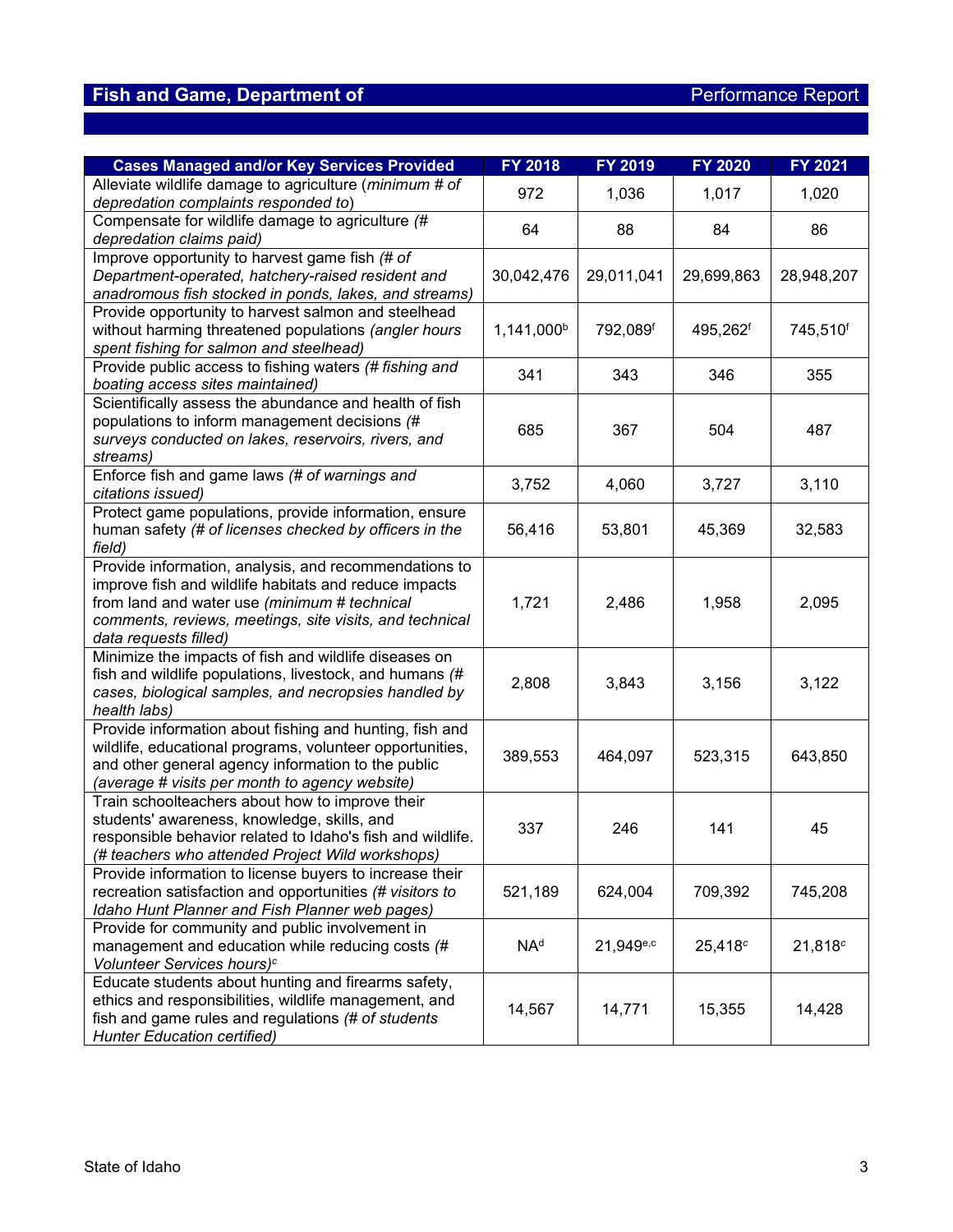## **Fish and Game, Department of** *Performance Report* **Report**

| <b>Cases Managed and/or Key Services Provided</b>                                                                                                                                                                                                                                             | <b>FY 2018</b> | <b>FY 2019</b> | <b>FY 2020</b> | <b>FY 2021</b> |
|-----------------------------------------------------------------------------------------------------------------------------------------------------------------------------------------------------------------------------------------------------------------------------------------------|----------------|----------------|----------------|----------------|
| Educate students about hunting and firearms safety,<br>ethics and responsibilities, wildlife management, and<br>fish and game rules and regulations (# of instructor<br>hours volunteered for hunters, bowhunter, trapper, wolf<br>trapper, hunter/bowhunter combo, and field day<br>classes) | 15,682         | 12.494         | 7.165          | 2,813          |

a-Measure based on a calendar year.

- **b-Tally is incomplete.**
- c- Measure is Volunteer Services hours only and does not includes Reservist or Hunter Ed Instructor hours.
- $d M$ easure deleted in FY18. Information across regions and programs is inconsistent year-to-year.
- <sup>e</sup> Measure added back in FY19 because a new tracking system was implemented.
- f-Measure will now be reported for calendar year rather than fiscal year to better align with fishing seasons and corresponding harvest and effort estimates.
- g-Starting in FY19, this measure will include access provided through the new "large tracts" land lease program that targets multi-year access to parcels 50,000 acres or larger and is funded by the access/depredation fee established from House Bill 230.
- h Measure added in FY20

### **Licensing Freedom Act**

Agencies who participate in licensure must report on the number of applicants denied licensure or license renewal and the number of disciplinary actions taken against license holders.

|                                                                                              | <b>FY 2018</b> | <b>FY 2019</b> | <b>FY 2020</b> | <b>FY 2021</b> |  |  |  |  |
|----------------------------------------------------------------------------------------------|----------------|----------------|----------------|----------------|--|--|--|--|
| <b>COMMERICIAL WILDLIFE FARM</b>                                                             |                |                |                |                |  |  |  |  |
| <b>Total Number of Licenses</b>                                                              |                | 0              | 0              | 1              |  |  |  |  |
| Number of New Applicants Denied Licensure                                                    | 0              | 0              | 0              | $\Omega$       |  |  |  |  |
| Number of Applicants Refused Renewal of a License                                            | 0              | 0              | 0              | 0              |  |  |  |  |
| Number of Complaints Against Licensees                                                       | 0              | 0              | $\Omega$       | 0              |  |  |  |  |
| Number of Final Disciplinary Actions Against Licensees                                       | 0              | 0              | $\Omega$       | 0              |  |  |  |  |
| <b>COMMERCIAL FISHING LICENSES</b>                                                           |                |                |                |                |  |  |  |  |
| <b>Total Number of Licenses</b>                                                              | 11             | 6              | 9              | 5              |  |  |  |  |
| Number of New Applicants Denied Licensure                                                    | 0              | 0              | 0              | 0              |  |  |  |  |
| Number of Applicants Refused Renewal of a License                                            | 0              | 0              | $\Omega$       | 0              |  |  |  |  |
| Number of Complaints Against Licensees                                                       | 0              | 0              | 0              | 0              |  |  |  |  |
| Number of Final Disciplinary Actions Against Licensees                                       | 0              | 0              | 0              | 0              |  |  |  |  |
| <b>TAXIDERMIST / FUR BUYER</b>                                                               |                |                |                |                |  |  |  |  |
| <b>Total Number of Licenses</b>                                                              | 227            | 263            | 289            | 251            |  |  |  |  |
| Number of New Applicants Denied Licensure                                                    | 0              | 0              | 0              | 0              |  |  |  |  |
| Number of Applicants Refused Renewal of a License                                            | 0              | 0              | 0              | 0              |  |  |  |  |
| Number of Complaints Against Licensees                                                       | 0              | 0              | $\Omega$       | $\Omega$       |  |  |  |  |
| Number of Final Disciplinary Actions Against Licensees<br># of citations and warnings issued | 9              | 3              | 3              | 3              |  |  |  |  |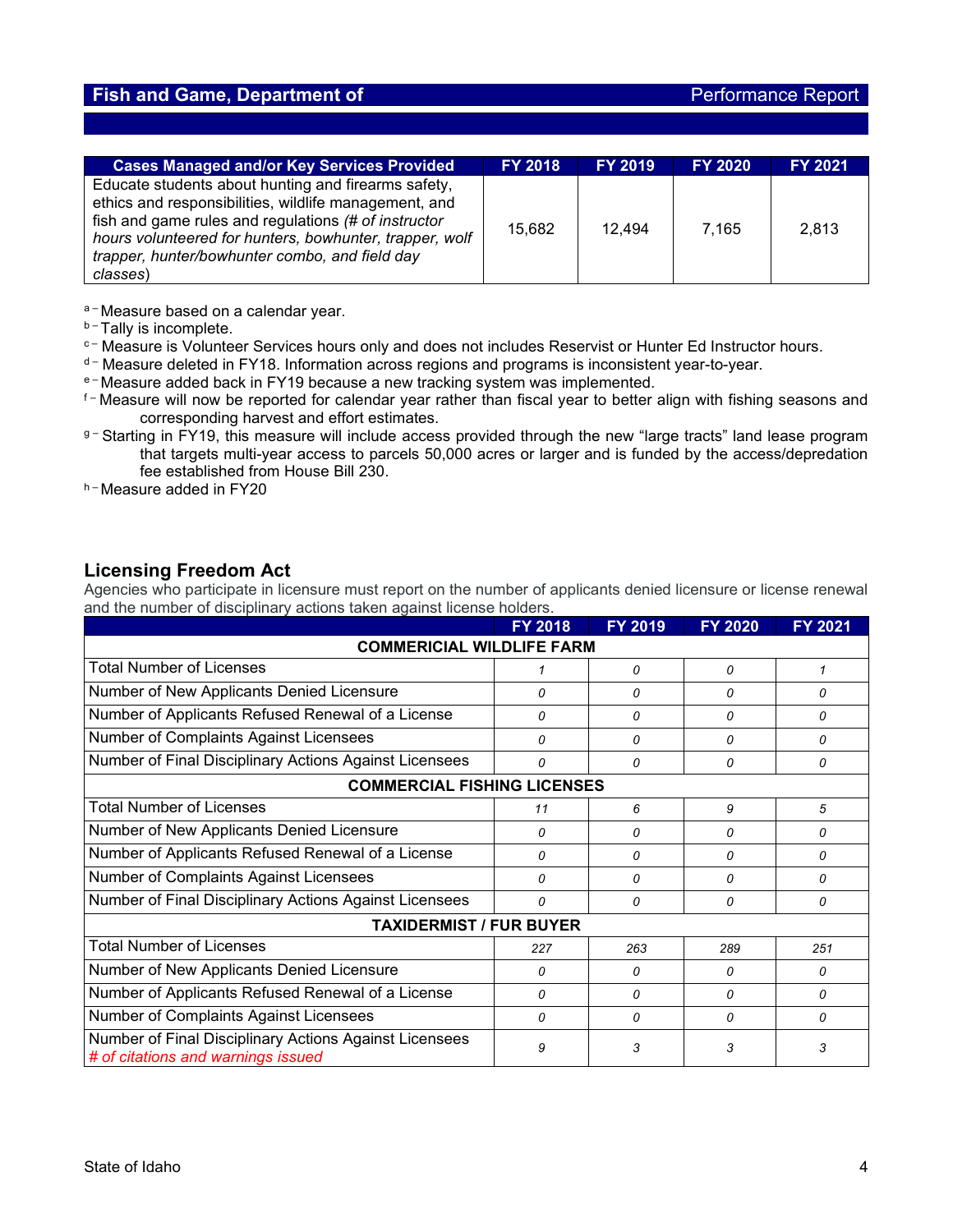# *Part II – Performance Measures*

| <b>Performance Measure</b>                                                                                                                                                                             |        | FY 2018                                                                                               | FY 2019                                                                                               | <b>FY 2020</b>                                                                                                    | <b>FY 2021</b>                                                                                                    | <b>FY 2022</b>                                                                                                    |  |
|--------------------------------------------------------------------------------------------------------------------------------------------------------------------------------------------------------|--------|-------------------------------------------------------------------------------------------------------|-------------------------------------------------------------------------------------------------------|-------------------------------------------------------------------------------------------------------------------|-------------------------------------------------------------------------------------------------------------------|-------------------------------------------------------------------------------------------------------------------|--|
| Goal 1<br>Sustain Idaho's fish and wildlife and the habitats upon which they depend.                                                                                                                   |        |                                                                                                       |                                                                                                       |                                                                                                                   |                                                                                                                   |                                                                                                                   |  |
|                                                                                                                                                                                                        |        |                                                                                                       |                                                                                                       | 3,727/45,369                                                                                                      |                                                                                                                   |                                                                                                                   |  |
| Compliance with<br>1.<br>regulations (# of                                                                                                                                                             | actual | 3,752/56,416<br>$(6.7\%/9.6\%)$                                                                       | 4,060/53,801<br>$(7.5\% / 9.1\%)$                                                                     | $(8.2\% / 7.0\%)$                                                                                                 | 3,110/32,626<br>$(9.5\%/5.0\%)$                                                                                   |                                                                                                                   |  |
| violations/# of licenses<br>checked)                                                                                                                                                                   | target | Less than 10% of<br>licenses checked<br>result in<br>violation/check<br>15% of total<br>licenses sold | Less than 10%<br>of licenses<br>checked result in<br>violation/check<br>15% of total<br>licenses sold | Less than 10% of<br>licenses checked<br>result in<br>violation/check<br>8% of total<br>licenses sold <sup>b</sup> | Less than 10%<br>of licenses<br>checked result in<br>violation/check<br>8% of total<br>licenses sold <sup>b</sup> | Less than 10%<br>of licenses<br>checked result in<br>violation/check<br>8% of total<br>licenses sold <sup>b</sup> |  |
| 2.<br>Elk and deer                                                                                                                                                                                     | actual | 88%                                                                                                   | 89%                                                                                                   | 87%                                                                                                               | 84%                                                                                                               |                                                                                                                   |  |
| populations are meeting<br>objectives (% zones and<br>units meeting objectives)                                                                                                                        | target | 90%                                                                                                   | 90%                                                                                                   | 90%                                                                                                               | 90%                                                                                                               | 90%                                                                                                               |  |
| 3.<br>Opportunity to                                                                                                                                                                                   | actual | 30,042,476                                                                                            | 29,011,041                                                                                            | 29,699,863                                                                                                        | 28,948,207                                                                                                        |                                                                                                                   |  |
| harvest game fish (# of<br>Department-operated,<br>hatchery-raised resident<br>and anadromous fish<br>stocked in ponds, lakes,<br>and streams)                                                         | target | 23,900,000                                                                                            | 30,000,000 <sup>a</sup>                                                                               | 30,000,000 <sup>a</sup>                                                                                           | 30,000,000 <sup>a</sup>                                                                                           | 30,000,000 <sup>a</sup>                                                                                           |  |
|                                                                                                                                                                                                        |        |                                                                                                       | Goal 2                                                                                                |                                                                                                                   |                                                                                                                   |                                                                                                                   |  |
|                                                                                                                                                                                                        |        |                                                                                                       |                                                                                                       | Meet the demand for hunting, fishing, trapping, and other wildlife recreation.                                    |                                                                                                                   |                                                                                                                   |  |
| Landowners allow<br>$\mathbf{4}$ .                                                                                                                                                                     | actual | 87 / 335,879                                                                                          | 77 / 318,042                                                                                          | 89 / 310,803                                                                                                      | 96 / 341,215                                                                                                      |                                                                                                                   |  |
| access for fish & wildlife<br>recreation (# of properties<br>enrolled/# private acres in<br>Access Yes! Program)                                                                                       | target | 90 / 350,000                                                                                          | 90 / 350,000                                                                                          | 90 / 350,000                                                                                                      | 90 / 350,000                                                                                                      | 90 / 350,000                                                                                                      |  |
| Landowners with<br>5.                                                                                                                                                                                  | actual |                                                                                                       |                                                                                                       | 940,971                                                                                                           | 899,499                                                                                                           |                                                                                                                   |  |
| 50,0000+ acre parcels<br>allow access for fish &<br>wildlife recreation (# private<br>acres in Large Tract<br>Program)                                                                                 | target |                                                                                                       |                                                                                                       | 941,000                                                                                                           | 941.000                                                                                                           | 941.000                                                                                                           |  |
| Idahoans can access<br>6.                                                                                                                                                                              | actual |                                                                                                       |                                                                                                       | 2.35 million                                                                                                      | 2.35 million                                                                                                      |                                                                                                                   |  |
| endowment lands for fish &<br>wildlife recreation, while<br>maintaining the integrity of<br>IDL's constitutional<br>responsibility (# acres in<br><b>Idaho Endowment Lands</b><br>Partnership Program) | target |                                                                                                       |                                                                                                       | 2.35 million                                                                                                      | 2.35 million                                                                                                      | 2.35 million                                                                                                      |  |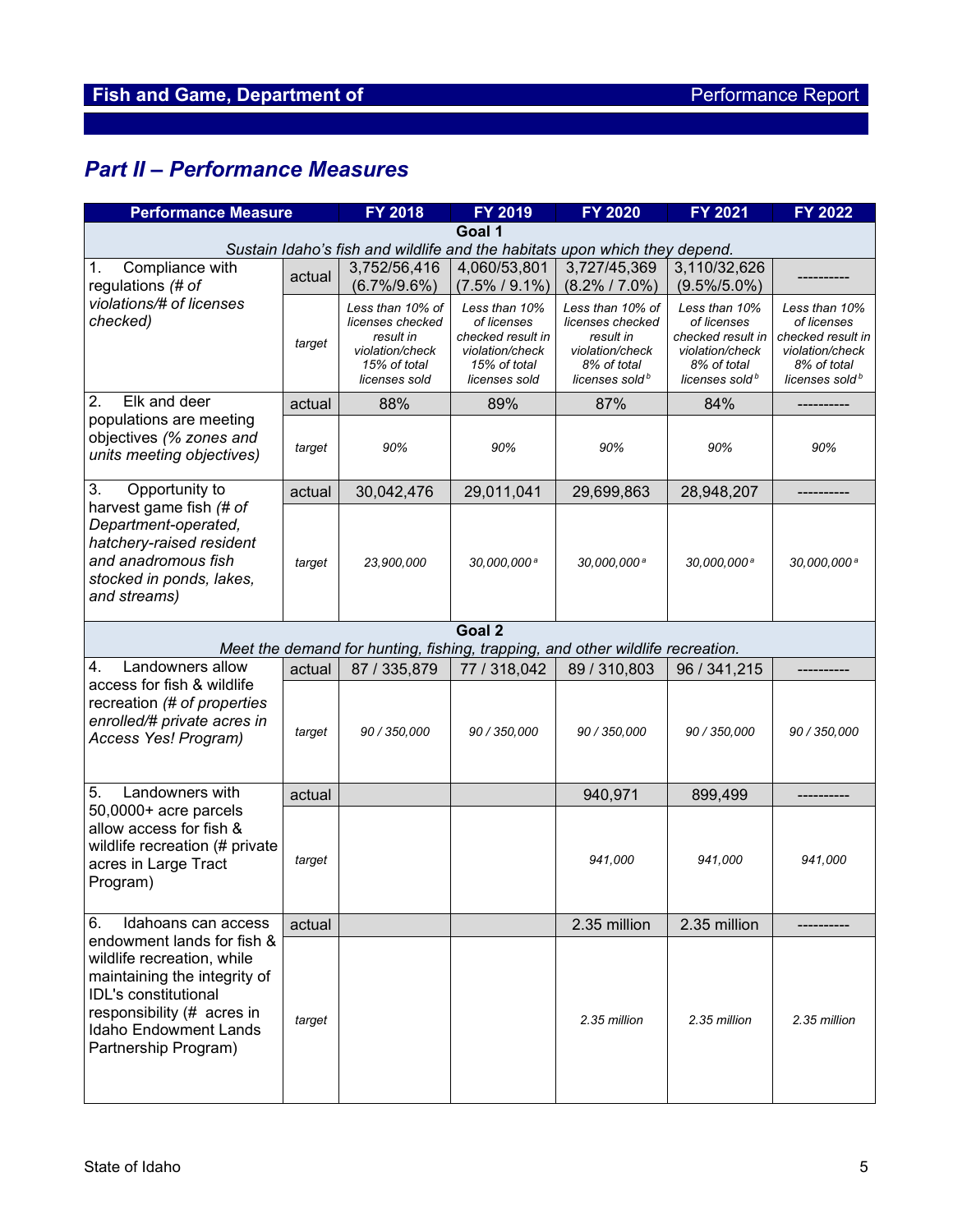#### **Fish and Game, Department of** *Performance Report* **Report of** *Performance Report*

| <b>Performance Measure</b>                                                                                                                        |        | <b>FY 2018</b> | FY 2019                   | <b>FY 2020</b>                                                                   | <b>FY 2021</b>          | <b>FY 2022</b>        |  |
|---------------------------------------------------------------------------------------------------------------------------------------------------|--------|----------------|---------------------------|----------------------------------------------------------------------------------|-------------------------|-----------------------|--|
| 7.<br>Idaho citizens hunt,<br>trap, and uphold the North                                                                                          | actual |                | 245,099°/<br>1,790        | 262,985°/<br>2,102                                                               | NA <sup>c</sup> / 2,230 |                       |  |
| American Model of Wildlife<br>Conservation (# of<br>resident hunting and<br>combination license<br>holders $d / H$ resident<br>trapping licenses) | target |                | 245,000 $\degree$ / 2,300 | 245,000 $\degree$ / 2,300                                                        | 245,000 ° / 2,300       | 245,000 °/<br>2,300   |  |
| Idaho citizens fish and<br>8.                                                                                                                     | actual |                | 165,774c                  | 202,968 <sup>c</sup>                                                             | NA <sup>c</sup>         |                       |  |
| uphold the North American<br><b>Model of Wildlife</b><br>Conservation (# of resident<br>fishing license holder <sup>d</sup> )                     | target |                | 166,000 <sup>c</sup>      | 166,000 <sup>c</sup>                                                             | 166,000 <sup>c</sup>    | 166,000 <sup>c</sup>  |  |
|                                                                                                                                                   |        |                | Goal 3                    | Improve public understanding of and involvement in fish and wildlife management. |                         |                       |  |
| Effectively convey<br>9.                                                                                                                          | actual | 2.09 million   | 2.38 million              | 3.00 million                                                                     | 3.98 million            |                       |  |
| and distribute information<br>about wildlife and wildlife-<br>based recreation (# of<br>unique visitors per year to<br>Fish and Game website)     | target | 2.00 million   | 2.00 million              | 2.00 million                                                                     | 2.00 million            | 2.00 million          |  |
| Goal 4                                                                                                                                            |        |                |                           |                                                                                  |                         |                       |  |
| Enhance the capability of Fish and Game to manage fish and wildlife and serve the public.                                                         |        |                |                           |                                                                                  |                         |                       |  |
| Attract and retain<br>10.<br>highly qualified personnel                                                                                           | actual | 92/88          | 91/92                     | 88/93                                                                            | 86/85                   |                       |  |
| (% adequate registers/%                                                                                                                           | target | 98/88          | 98/88                     | 98/88                                                                            | 98/88                   | 98/88                 |  |
| retention of hired FTEs<br>after two years of<br>employment)                                                                                      | target | 3.0%           | 3.0%                      | 3.0%                                                                             | <b>NA<sup>c</sup></b>   | <b>NA<sup>c</sup></b> |  |

a This benchmark was changed in FY18. The new benchmark is based on meeting 92% of fisheries managers' requests for trout and kokanee and 92% of steelhead and salmon hatchery capacity.

**b** This benchmark was changed in FY20. The new benchmark better reflects enforcement bureau capacity related to increasing license sales.

<sup>c</sup> Based on previous calendar year license holders

#### **Performance Measure Explanatory Notes**

- 1. The benchmark is based on past performance by Department officers.
- 2. The metric is based on cow elk in elk zones; % four-point mule deer bucks in mule deer data analysis unit; % five-point whitetail bucks in whitetail data analysis unit. The benchmark is a target to meet objectives laid out in big game species plans. Objectives in the plans are based on historical biological data as well as the social requests for various hunting experiences. Many external factors, such as wildfire and weather, affect the Department's ability to achieve objectives.
- 3. This measure was added in FY 2014. The benchmark is based on maintaining the FY 2013 level of production.
- 4. The benchmark is based on past success of the Access Yes! program and the cost per acre.
- 5. This measure was added in FY 2020. The benchmark is based on maintaining the FY 2020 level of acreage, past success of the Large Tract program, available budget, and cost per acre.
- 6. This measure was added in FY 2020. The benchmark is based on maintaining the FY 2020 level of acreage, past success of the Endowment Land Agreement, available budget, and cost per acre.